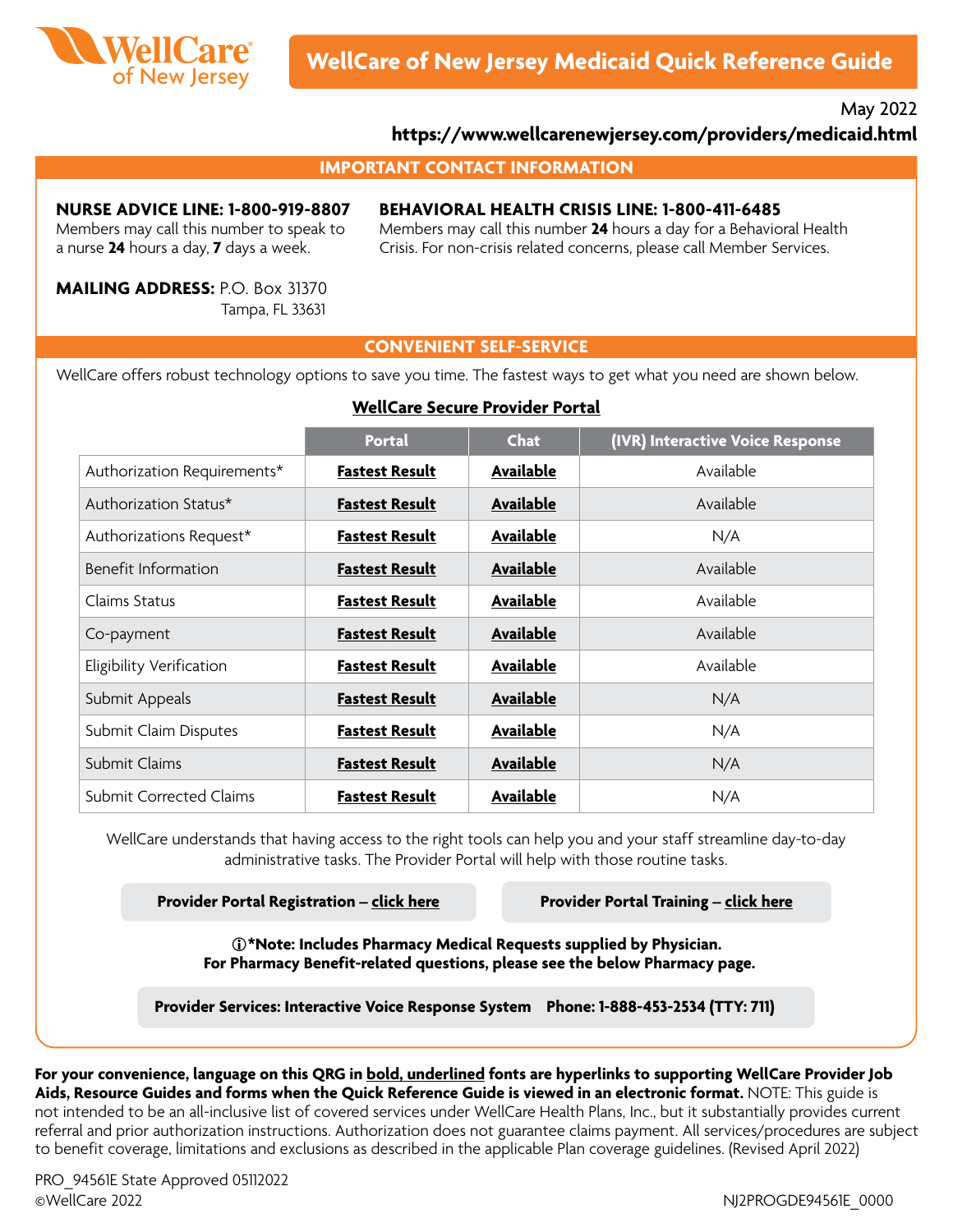#### **WELLCARE PHONE NUMBERS**

### **CARE MANAGEMENT REFERRALS (NON-MLTSS MEMBERS)**

Phone: **1-844-901-3781** TTY: **711** Fax: **1-866-287-3286** Hours: **M-F 8-7 p.m. Eastern** **COMMUNITY CONNECTIONS HELP LINE 1-866-775-2192 MCO CARE COORDINATION (SPECIAL NEEDS MEMBERS) 1-866-635-7045 DSNP PROVIDER SERVICES 1-877-706-9509 RISK MANAGEMENT** 

Fraud, Waste & Abuse Hotline

**1-866-685-8664**

# **PROVIDER RESOURCE GUIDE**

#### **PRIOR AUTHORIZATION CONTACTS\***

To check the status of a prior authorization (medical, behavioral, pharmacy, dental) or changes to a prior authorization, please call:

### Provider Services at **1-888-453-2534** or visit **[provider.wellcare.com](https://provider.wellcare.com)**.

For information regarding the status of a prior authorization for LTC ( PCA, Medical Day Care, PDN, or HCBS ) Please call **1-855 -642-6185**.

\*WellCare's process for prior authorization acknowledgement includes a response to the request and/

or a request for additional information. There is no formal acknowledgement policy in place. However, providers may call Provider Services at **1-888-453-2534** to inquire on prior authorization requests not received within **15 days**.

# **CARE MANAGEMENT PROGRAMS: 1-855-642-6185**

#### **MLTSS CARE MANAGEMENT: Nursing Facility Contacts**

- For requesting authorization Joan Cosme, Manager, Program Coordination, **[Joan.Cosme@wellcare.com](mailto:Joan.Cosme@wellcare.com)** or Mariel Plasencia, Supervisor, Program Coordination, Mariel. **[Plasencia@wellcare.com](mailto:Plasencia@wellcare.com)**
- For claims, eligibility, enrollment and hospice issues: Providers can call **1-888-453-2534** or visit **<https://www.wellcarenewjersey.com/contact-us.html>**
- For nursing facility providers to address questions regarding 835 files: **[#edianalyst@wellcare.com](mailto:#edianalyst@wellcare.com)**
- For a resident that is auto-assigned or self-selected the MCO and needs a NJ Choice Assessment performed: Teresa Howard, Manager, Prior Authorization & Referrals **1-973-848-7031**, **[teresa.howard@wellcare.com](mailto:teresa.howard@wellcare.com)**
- For assistance with issues in a nursing facility in which a resident that elects hospice: Marion Lynn Smayda RNC, BSN, Manager, MLTSS Care Management, **1-609-620-7703** or **[marion.smayda@wellcare.com](mailto:marion.smayda@wellcare.com)**

# **ASSISTED LIVING CONTACT**

For claims, eligibility and enrollment issues: Providers can call **1-888-453-2534** or visit **<https://www.wellcarenewjersey.com/contact-us.html>**

#### **HOSPICE SERVICES INCLUDING FIDE SNP**

For claims, eligibility and enrollment issues: Providers can call **1-888-453-2534** or visit **[https://www.wellcarenewjersey.](https://www.wellcarenewjersey.com/contact-us.html) [com/contact-us.html](https://www.wellcarenewjersey.com/contact-us.html)**

#### **PARTICIPANT DIRECTION AND PERSONAL PREFERENCE PROGRAM (PPP): 1-855-642-6185**

#### **HOME AND COMMUNITY BASED SERVICES CONTACTS**

- Call **1-855-642-6185** to be connected to your MLTSS Care Manager
- Non-medical based issues: Anny Chevalier, Provider Network Specialist, **1-973-985-5283** or **[anny.chevalier@](mailto:anny.chevalier@wellcare.com) [wellcare.com](mailto:anny.chevalier@wellcare.com)**

# **SPECIALTY CARE NURSING FACILITY CONTACT**

- For claims, eligibility and enrollment issues: Providers can call **1-888-453-2534** or visit **<https://www.wellcarenewjersey.com/contact-us.html>**
- For a resident who is auto-assigned or self-selected the MCO and needs a NJ Choice Assessment performed: Teresa Howard, Manager, Prior Authorization & Referrals **1-973-848-7031** or **[teresa.howard@wellcare.com](mailto:teresa.howard@wellcare.com)**
- For a SNF that has a resident that elects hospice: Teresa Howard, Supervisor Outpatient Care, **1-973-848-7031** or **[teresa.howard@wellcare.com](mailto:teresa.howard@wellcare.com)**

#### **CARE MANAGEMENT:**

• Care Coordination contact for mailing address and fax number to send Provider Correspondence on behalf of Member – to contact WellCare separate from Utilization appeal information: **1-866-635-7045**

#### **MATERNITY CONTACT**

- For prenatal and perinatal services for women, Providers and Members may call: **1-866-635-7045**
- For in-network NJ FamilyCare perinatal services/providers (eg, obstetric/midwifery care, centeringpregnancy, childbirth education, doula, labor and delivery, breastfeeding, newborn child coverage, dental, SUD, conception): Megan Rock, Care Manager, **1-866-635-7045** or **[megan.rock@wellcare.com](mailto:megan.rock@wellcare.com)**.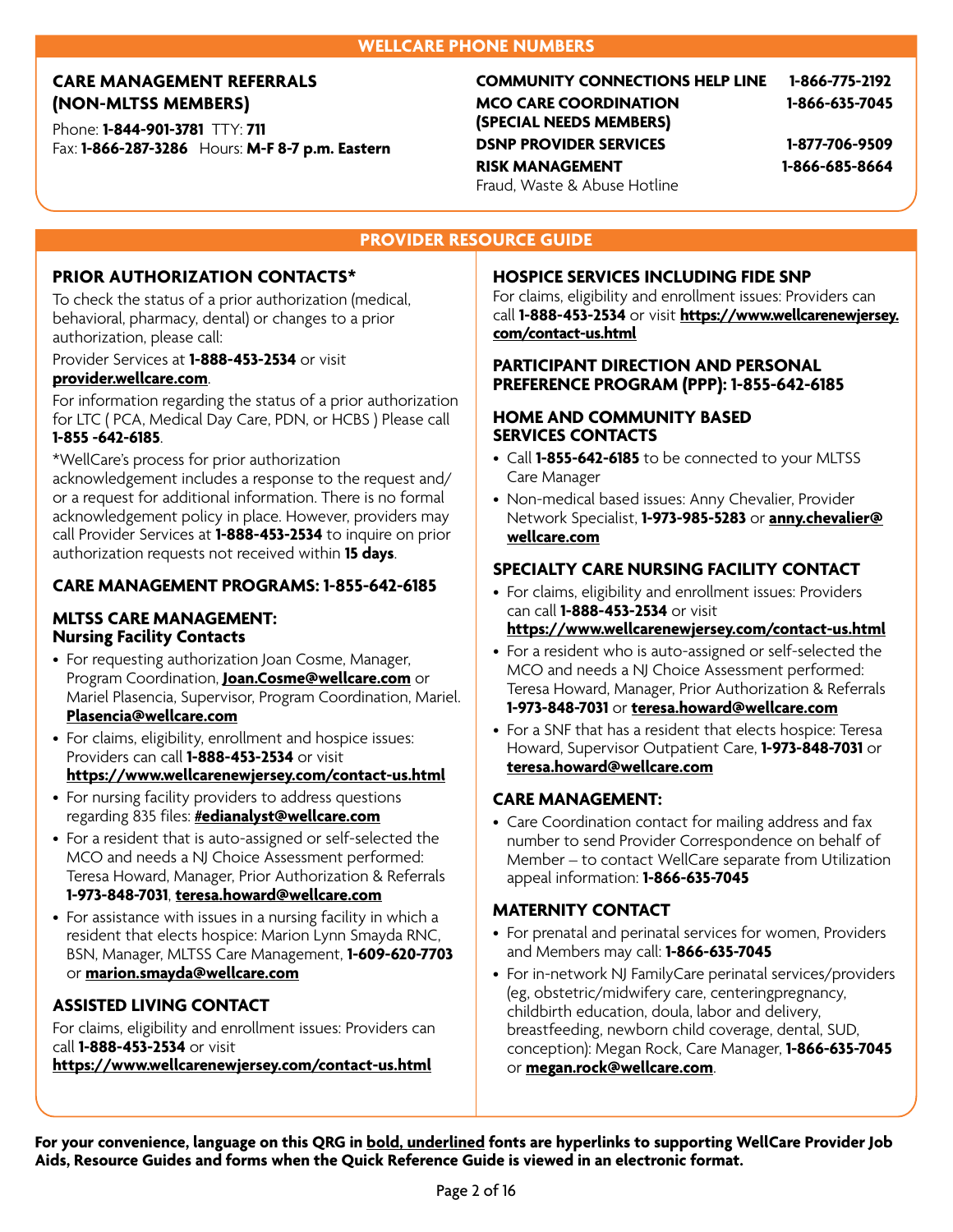| <b>PROVIDER RESOURCE GUIDE CONTINUED</b>                                                                                                                                                                                                                                                                                                                                                                                                                                                                                                                                                                                                                                                                                                                                                                                                                                 |                                                                                                                                                                                                                                                                                                                                                                                                                                                                                                                                                                                                                                                                                                                                                                                                                                                                                          |  |  |
|--------------------------------------------------------------------------------------------------------------------------------------------------------------------------------------------------------------------------------------------------------------------------------------------------------------------------------------------------------------------------------------------------------------------------------------------------------------------------------------------------------------------------------------------------------------------------------------------------------------------------------------------------------------------------------------------------------------------------------------------------------------------------------------------------------------------------------------------------------------------------|------------------------------------------------------------------------------------------------------------------------------------------------------------------------------------------------------------------------------------------------------------------------------------------------------------------------------------------------------------------------------------------------------------------------------------------------------------------------------------------------------------------------------------------------------------------------------------------------------------------------------------------------------------------------------------------------------------------------------------------------------------------------------------------------------------------------------------------------------------------------------------------|--|--|
| <b>FIDE SNP CARE MANAGEMENT</b><br>• Care Coordination contact for mailing address and fax<br>number to send Provider Correspondence on behalf of<br>Member - to contact WellCare separate from Utilization<br>appeal information: 1-866-635-7045<br>• FIDE SNP MLTSS contact: 1-855-642-6185<br><b>BEHAVIORAL HEALTH SERVICES INCLUDING</b><br><b>FIDE SNP</b><br>• For claims, eligibility and enrollment issues: Providers<br>can call 1-888-453-2534 or visit<br>https://www.wellcarenewjersey.com/contact-us.html<br>• For participating providers and services as well as<br>authorization process: Lisa Dolmatz, Director, Behavioral<br>Health Services, 1-973-848-3024, lisa.dolmatz@wellcare.com<br>• For Office Based Addiction Treatment (OBAT) Services:<br>Providers can call 1-888-453-2534 or visit<br>https://www.wellcarenewjersey.com/contact-us.html | • MH/SUD services/follow-up contact for all members<br>with Medicaid and Medicare, including Commercial<br>Coverage, call 1-888-453-2534<br>• For Autism Services: Julie Magiera, Sr. Director, Specialty<br>Programs (BHS), <b>1-216-643-1814</b> or<br>julielynne.r.magiera@centene.com<br>• MH/SUD services/follow-up contact for all members<br>with Medicaid and Medicare, including Commercial<br>Coverage, call 1-888-453-2534.<br><b>HOME AND COMMUNITY BASED SERVICES</b><br>• For Chore Services and other non-traditional MLTSS<br>services: Anny Chevlier, Provider Network Specialist,<br>1-973-985-5283 or anny.chevalier@wellcare.com<br>• Hospital Billing Contact<br>• For hospital billing staff to address questions regarding<br>claim denials: Oscar Morales, Senior Manager, Contracting<br>& Network Development, 1-973-634-2640 or<br>oscar.morales@wellcare.com |  |  |
| <b>JOINING WELLCARE'S PROVIDER NETWORK</b>                                                                                                                                                                                                                                                                                                                                                                                                                                                                                                                                                                                                                                                                                                                                                                                                                               |                                                                                                                                                                                                                                                                                                                                                                                                                                                                                                                                                                                                                                                                                                                                                                                                                                                                                          |  |  |
| To ask whether WellCare is accepting new providers or to<br>check on an existing application:<br>• Call 1-973-274-2100, option 2<br>· Email NJPR@wellcare.com<br>To submit an application for enrollment in WellCare's<br>provider network:<br>• Contact Provider Relations:<br>1. Call 1-973-274-2100<br>2. Visit www.wellcare.com/en/New-Jersey/Become-a-<br><b>Provider</b> for all counties and all provider types<br>3. Send an email inquiry to <b>NJPR@wellcare.com</b> .<br>• Schedule a meeting<br>• Receive application<br>• Sign and return application including all up to date<br>credentialing documents. All credentialing documents must<br>not expire within the following 60 days after submission.                                                                                                                                                    | To submit application for network consideration:<br>• For Medical, Behavioral and HCBS - Mail to 550 Broad<br>St. 12th Floor Newark, NJ 07102<br>• For Dental - Contact Liberty Dental at 1-888-352-7924 to<br>be added to the WellCare panel<br>• For Vision - Contact Superior Vision at 1-866-819-4298<br>to be added to the WellCare panel<br>• For Hearing - Contact HearUSA at 1-800-333-3389 to be<br>added to the WellCare panel<br>*Completing the online form or sending an email is an<br>inquiry for consideration and not an official registration.<br>WellCare will review the request, and a representative<br>will follow up and provide assistance through the formal<br>application process.<br>Application process can take up to 90 days.                                                                                                                            |  |  |

#### **WELLCARE WEBSITE**

Visit **[https://www.wellcarenewjersey.com/providers/medicaid.html](https://www.wellcarenewjersey.com/providers/medicaid.html )** to:

• Search for providers by county (includes visibility into open/closed panels) by clicking on "Find a Provider"

- Review the **Provider Resource Guide**
- **Access Claims/Encounter Guides and other Job Aids**
- **Access the secure Provider Portal**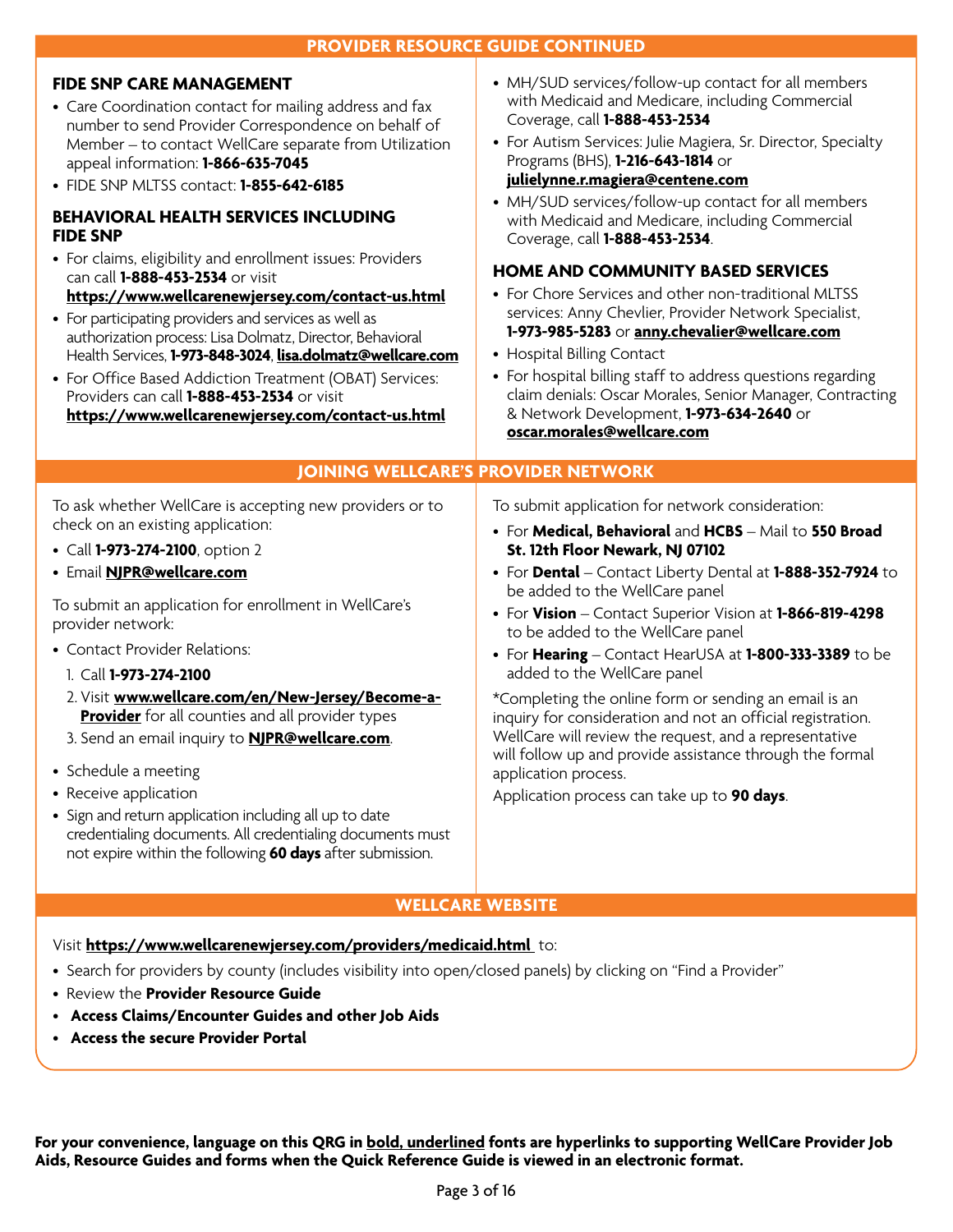#### **THE SECURE PROVIDER PORTAL OFFERS 24-HOUR ACCESS TO THE FOLLOWING:**

- Submit a claim
- Request an authorization
- Check status of a claim
- Check status of a prior authorization
- Check member eligibility and co-payment information
- Access online training
- Run reports e.g., Member Panel
- Catch up on provider news
- Submit and Check Care Gaps (PCPs)

# Log onto the web portal at **<https://provider.wellcare.com/>**

To register to use the secure provider portal, an account will need to be created. The following is needed to create a new account:

- Name of Person to Access Account
	- Primary Group or Physician address
	- Phone Number for the Group or Physician

Additionally, the following actions need to be taken

- Provider must assign an Administrator whether there is one or many users
- Within **24 hours** of registration, an email with a temporary password will be sent. Use this password (within **30 days**) to log into the portal and create a permanent password to complete the registration process.
- Once access portal, there are training videos and materials on using it.

# **CLAIM SUBMISSION INFORMATION**

#### **SUBMISSION INQUIRIES: Provider Services: 1-888-453-2534**

For inquires related to your electronic submissions to WellCare, please contact our EDI team at

# **[EDI-Master@wellcare.com](mailto:EDI-Master@wellcare.com)**

### **ELECTRONIC FUNDS TRANSFER AND ELECTRONIC REMITTANCE ADVICE:**

Register online using the simplified, enhanced provider registration process: **[PaySpan.com](https://www.payspanhealth.com/nps)** or call **1-877-331-7154**. For more details on PaySpan, please refer to your **[Provider Manual](http://www.wellcare.com/New-Jersey/Providers/Medicaid)**.

### **CLEARINGHOUSE CONNECTIVITY SETUP & CONNECTION SUPPORT:**

WellCare has partnered with Change Healthcare as our preferred EDI Clearinghouse. You may connect directly to Change Healthcare or in some cases your existing clearinghouse, billing service, or trading partner may maintain existing reciprocal agreements with Change Healthcare. We encourage you to contact your claims vendor and determine if they have connectivity to Change Healthcare. If not, you may want to consider contacting Change Healthcare to establish free connectivity to WellCare for your EDI transactions.

Change Healthcare offers Submitter/client Connectivity Services at **1-877-411-7271**. All Clearinghouses, Practice Management Vendors or Billing Services may call Change Healthcare, at **1-800-527-8133** for connectivity services.

# **CHANGE HEALTHCARE CPIDS:**

If your billing system is connected to Change Healthcare and requires a 4-digit Change Healthcare payer ID, please use the following according to the file type (Fee-For-Service or Encounters):

| Claim Type    | Fee-for-Service<br>(CH - Chargeable)<br><b>Submissions</b> | Encounter<br>(RF - Reporting only)<br>Submissions |
|---------------|------------------------------------------------------------|---------------------------------------------------|
| Professional  | 1844                                                       | 3211                                              |
| Institutional | 8551                                                       | 4949                                              |

**WELLCARE PAYER IDs** – If your clearinghouse or billing system is not connected to Change Healthcare and requires a five-digit Payer ID, please use the following according to the file type (Fee-For-Service or Encounters):

- **Fee For Service (FFS) is defined in the Transaction Type Code BHT06 as CH, which means Chargeable, expecting adjudication.**
- **Encounters (ENC) is defined in the Transaction Type Code BHT06 as RP, which means Reportable only, NOT expecting adjudication.**

| Claim Type                          | <b>Fee For Service</b><br>(CH - Chargeable)<br>Submissions | Encounter<br>(RF - Reporting only)<br>Submissions |
|-------------------------------------|------------------------------------------------------------|---------------------------------------------------|
| Professional<br>or<br>Institutional | 14163                                                      | 59354                                             |

# **FREE DIRECT DATA ENTRY (DDE) AND SMALL BATCH FILE SOLUTIONS (USE SAME WELLCARE PAYER IDS DEFINED ABOVE):**

**AdminisTEP** offers a web browser for single submission direct data entry (DDE) or batch upload for professional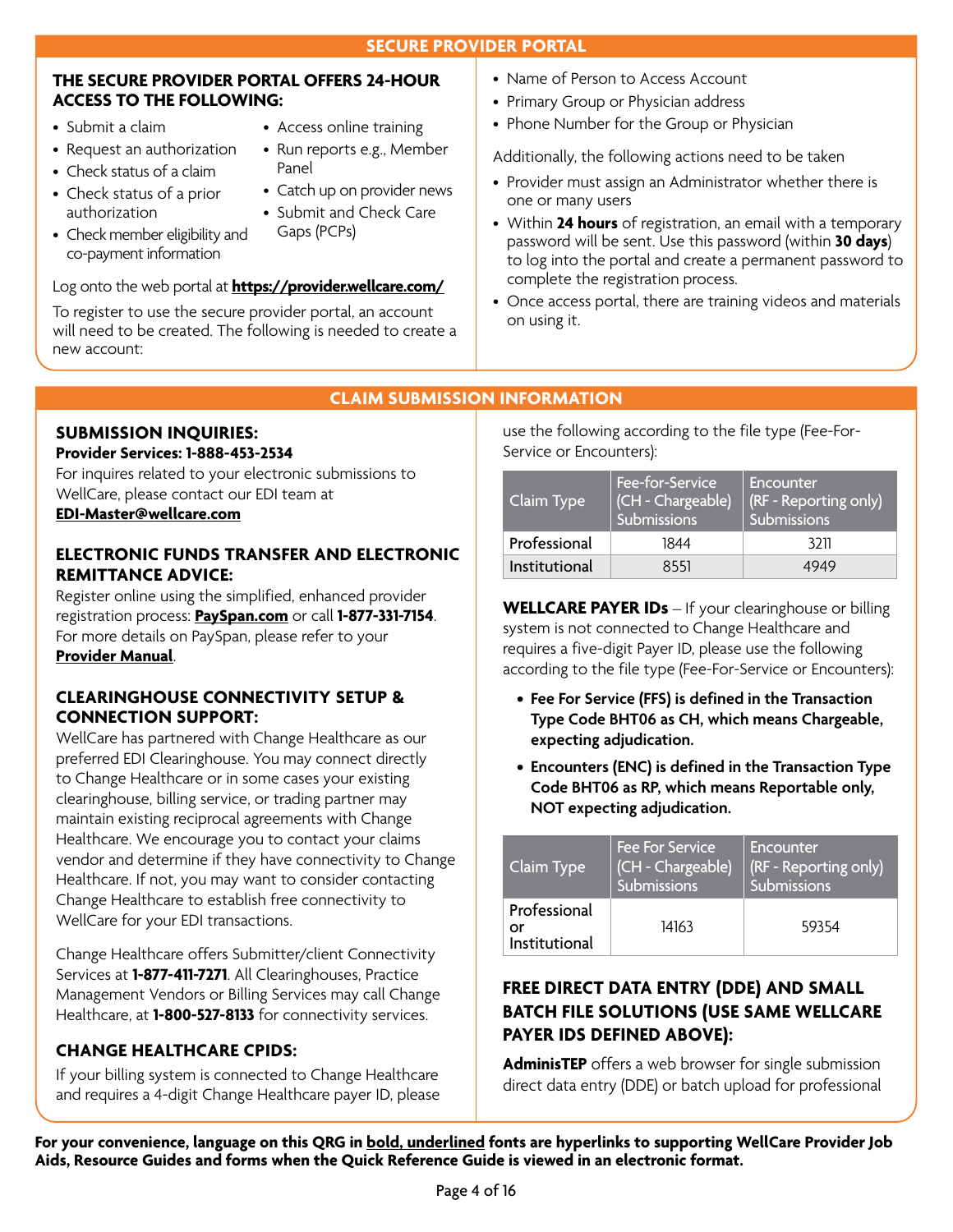and institutional submissions, claim status and reporting and inquiry functions **at no cost to you**. To sign up, go to **<http://www.administep.com/Signup.aspx>**or call **1-888-751-3271**.

**ConnectCenter™ for physicians** offers a web browser for direct data entry (DDE) or batch upload capability **at no cost to you**. To sign up, go to: **[https://physician.](https://physician.connectcenter.changehealthcare.com) [connectcenter.changehealthcare.com](https://physician.connectcenter.changehealthcare.com)**.

For registry questions, submitter/clients may contact Payer Connectivity Services at **1-877-411-7271**. Direct questions regarding functionality of ConnectCenter to the Change HealthCare at **1-800-527-8133**, **opt 2**.

- Providers will be required to **enter a credit card** upon initial enrollment to verify them as a valid submitter.
- Only WellCare submissions are free of charge. Please ensure you **use vendor code 212750** when you register.

WellCare follows the Centers for Medicare and Medicaid Services' (CMS) guidelines for paper claim submissions. Since Oct. 28, 2010, WellCare accepts only the original "red claim" form for claim and encounter submissions. WellCare does not accept handwritten, faxed or replicated claim forms. To download claim forms and guidelines and to check the status of an initial claim submission and/or adjusted and appealed claims, visit **[www.wellcare.com/](www.wellcare.com/New-Jersey/Providers/Medicaid/Claims) [New-Jersey/Providers/Medicaid/Claims](www.wellcare.com/New-Jersey/Providers/Medicaid/Claims)**

Paper claims (new and corrected) are verified by the provider portal.

**MAIL PAPER CLAIM SUBMISSIONS TO: WellCare Health Plans Claims Department P.O. Box 31224 Tampa, FL 33631-3224**

# **CLAIM PAYMENT DISPUTES**

The claim payment dispute process is designed to address claim denials for issues related to untimely filing, unlisted procedure codes and noncovered codes, etc. Claim payment disputes must be submitted in writing to WellCare within **90 days** of the date on the EOP.

Submit all claims payment disputes with supporting documentation at **<https://provider.wellcare.com/>**

**MAIL CLAIM PAYMENT DISPUTES WITH SUPPORTING DOCUMENTATION TO:**

**WellCare Health Plans Attn: Claim Payment Disputes P.O. Box 31370 Tampa, FL 33631-3370**

*Note: Any appeals related to a claim denial for lack of prior authorization, services exceeding the authorization, insufficient supporting documentation or late notification must be sent to the Appeals (Medical) address in the section below. Examples include Explanation of Payment Codes DN001, DN004, DN0038, DN039, VSTEX, DMNNE, HRM16, and KYREC, however, this is not an all-encompassing list of Appeals codes. Anything else related to authorization, or medical necessity that is in question should be sent to the Appeals PO Box with all substantiating information like a summary of the appeal, relevant medical records and member specific information.*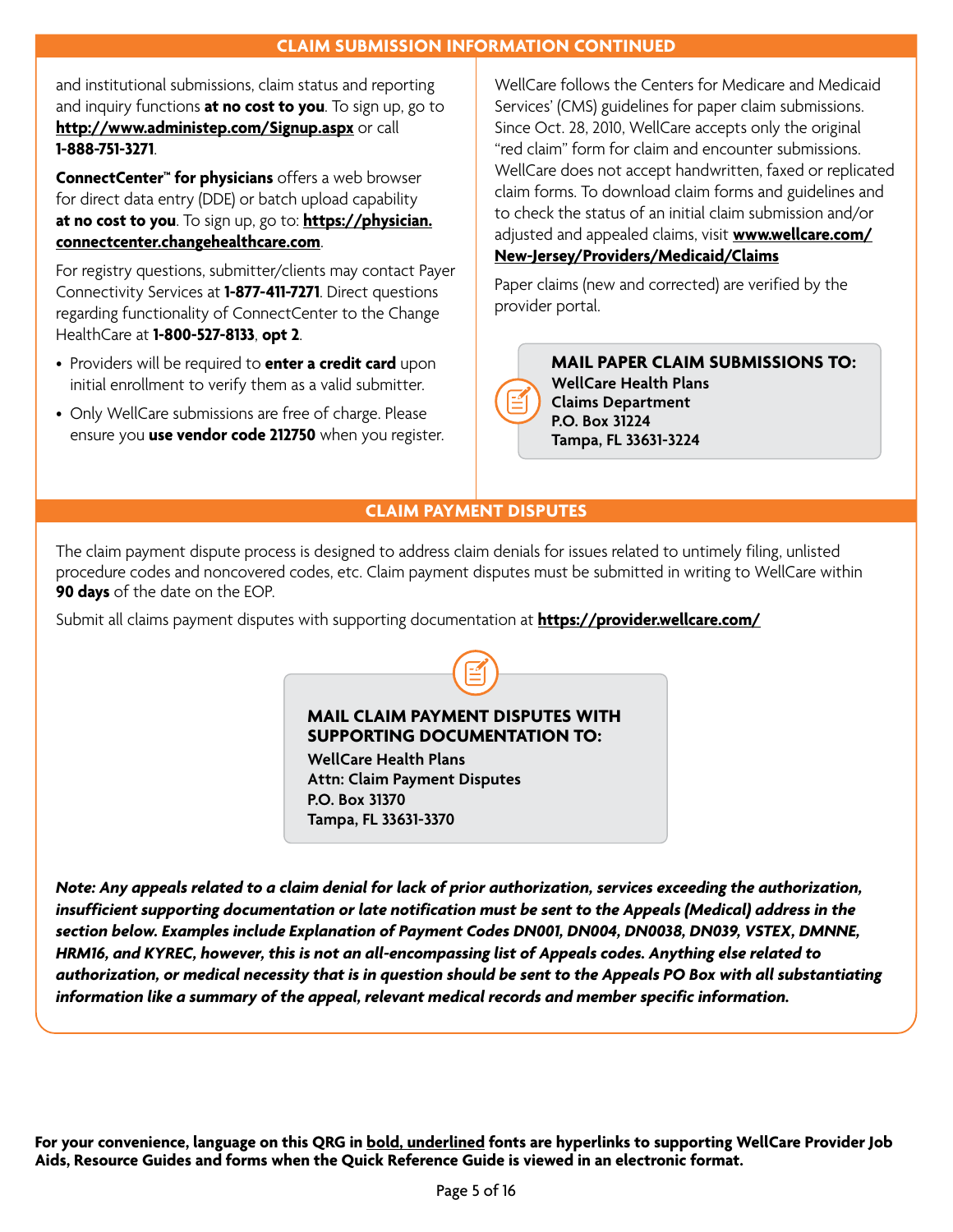#### **CLAIM PAYMENT POLICY DISPUTES**

The Claims Payment Policy Department has created a new mailbox for provider issues related strictly to payment policy issues. Disputes for payment policy related issues must be submitted to WellCare in writing within **90 days** of the date of denial on the EOP. Please provide all relevant documentation, which may include medical records, in order to facilitate the review. Submit all Claims Payment Policy Disputes related to Explanation of Payment Codes beginning with IH###, CE###, CV### (Medical records required) or PD### at **<https://provider.wellcare.com/>**

# **MAIL ALL DISPUTES RELATED TO EXPLANATION OF PAYMENT CODES BEGINNING WITH IH###. CE###, CV### (MEDICAL RECORDS REQUIRED) OR PD### TO:**

**WellCare Health Plans Payment Policy Disputes Department P.O. Box 31426 Tampa, FL 33631-3426**

**MAIL ALL MEDICAL RECORDS AND INITIAL REVIEWS AND 1ST LEVEL APPEALS RELATED TO EXPLANATION OF PAYMENT CODES BEGINNING WITH CPI##:** 

**BY MAIL (U.S. POSTAL SERVICE) Phone: 1-844-458-6739 Fax: 1-267-687-0994 OPTUM P.O. Box 52846 Philadelphia, PA 19115**

**BY DELIVERY SERVICES (FEDEX, UPS) OPTUM 458 Pike Road Huntingdon Valley, PA 19006**

#### **BY SECURE INTERNET UPLOAD**

**Refer to Optum's Medical Record Request letter for further instructions**

#### **MAIL ALL DISPUTES RELATED TO EXPLANATION OF PAYMENT CODES LT###, RVLT# AND CPI## 2ND LEVEL APPEALS: WellCare Health Plans CCR P.O. Box 31394 Tampa, FL 33631-3394**

**MAIL ALL DISPUTES RELATED TO EXPLANATION OF PAYMENT CODES RVPI#: PICRA P.O. Box 31416 Tampa, FL 33631-3416**

# **RECOVERY/COST CONTAINMENT UNIT (CCU)**

**REFUND(S)** in response to a WellCare overpayment notification should include a copy of the overpayment notification as well as a copy of attachment(s) and sent to:



**WELLCARE – COMPREHENSIVE HEALTH MANAGEMENT Atten: Recovery/Cost Containment Unit (CCU) PO Box 947945 Atlanta, GA 30394-7945**

If you do not agree with this proposed WellCare overpayment notification related to adjustments **RVXX (Except RV059** that should refer to the **Claim Payment Disputes** section above), you may request an Administrative Review by submitting your request in writing within **45 days** of the date of this letter. Your request should detail why you disagree with these findings and must include any supporting evidence/documentation you believe is pertinent to your position.

#### **MAIL OR FAX YOUR ADMINISTRATIVE REVIEW REQUEST TO:**

**Fax: 1-813-283-3284 WellCare Health Plans Attn: CCU Recovery P.O. Box 31658 Tampa, FL 33631-3658**

Additional documentation received after your initial Administrative Review request will not be considered. A Final Determination will be rendered within 30 days of the date of WellCare's receipt of your request. If you do not object or render payment within such time period, we will take action to recover the above listed amount as allowed by law, or applicable, the contract between you and WellCare.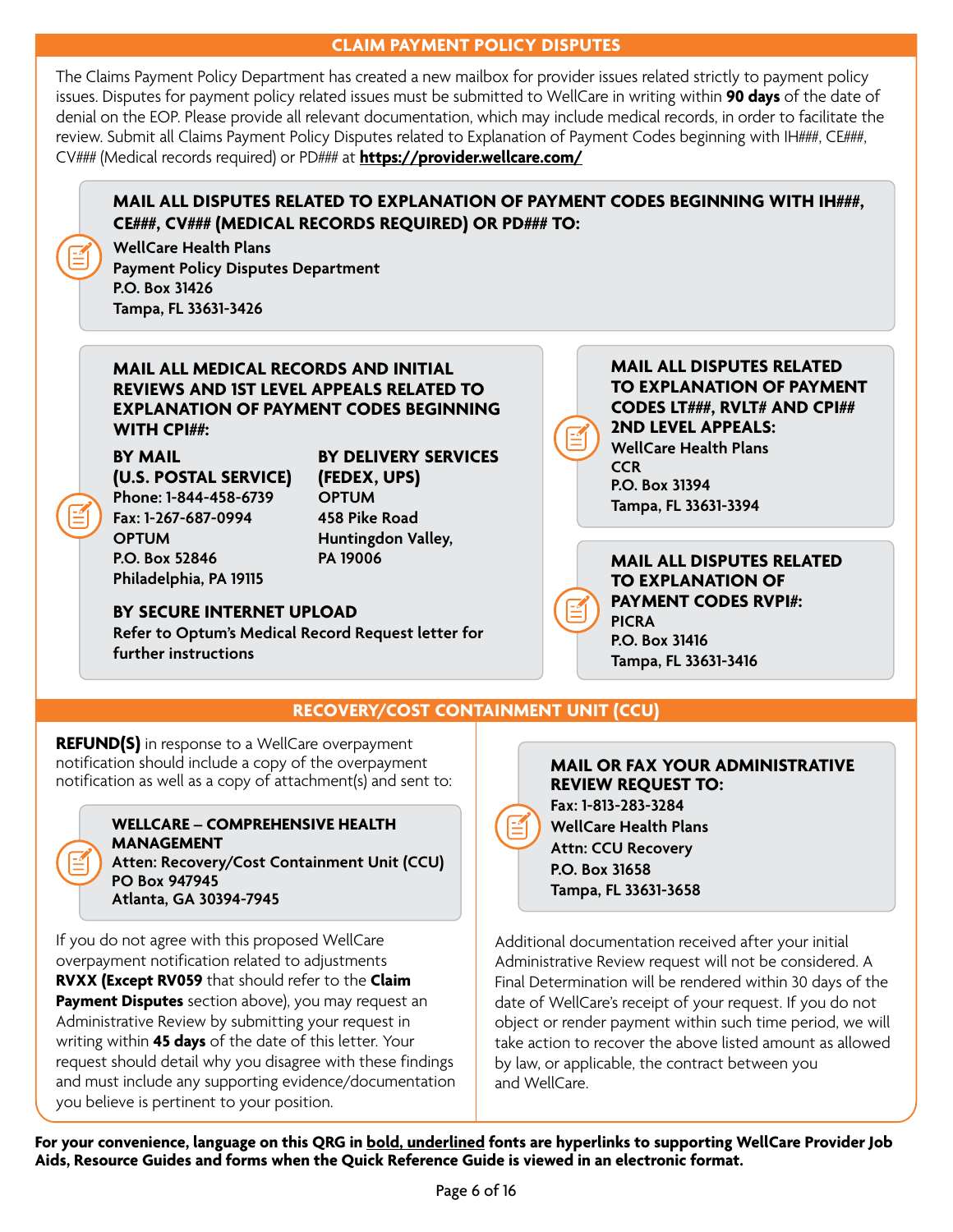# **ADMINISTRATIVE REVIEWS RELATED TO EXPLANATION OF PAYMENT CODES AND COMMENTS BEGINNING**

**WITH DN227, DN228 OR RV213** must be submitted in writing and include at a minimum: a summary of the review request, the member's name, member's identification number, date of service(s), reason(s) why the denial should be reversed and copies of related documentation and all applicable medical records related to both stays to support appropriateness of the services rendered.

> **MAIL OR FAX YOUR DISPUTE TO: Fax: 1-203-202-6607 Cotiviti Healthcare Attn: WellCare Clinical Chart Validation HillCrest III Building 731 Arbor Way, Suite 150 Blue Bell, PA 19422**

**PROVIDER-IDENTIFIED REFUND(S)** without receiving overpayment notification should include the reason for overpayment as well as any details that assist in identifying the member and WellCare Claim ID. Please submit to:



**WellCare – Comprehensive Health Management Atten: Recovery/Cost Containment Unit (CCU) PO Box 947945 Atlanta, GA 30394-7945**

**NOTE:** For single-claim checks, please use the **[Refund](https://www.wellcare.com/New-Jersey/Providers/Medicaid/Forms)  [Check Informational Sheet](https://www.wellcare.com/New-Jersey/Providers/Medicaid/Forms)** to help Recovery post accurately and timely. For checks in excess of 25 claims, please complete the **[Refund Referral Grid](https://www.wellcare.com/New-Jersey/Providers/Medicaid/Forms)** and email all supporting documentation, including the grid, to **[OverpaymentRefunds@wellcare.com](mailto:OverpaymentRefunds@wellcare.com)** to assist with expedited posting. Please note that only check referrals will be accepted by this email box; anything other than check referrals will not be responded to and will be closed.

# **APPEALS (MEDICAL)**

Providers may file an appeal on behalf of the member with the member's written consent. Providers may also seek an appeal through the Appeals department within **90 calendar days** of a claims denial for lack of prior authorization, services exceeding the authorization, insufficient supporting documentation or late notification. Examples include Explanation of Payment Codes DN001, DN004, DN0038, DN039, VSTEX, DMNNE, HRM16, and KYREC. However, this is not an allencompassing list of Appeals codes. Anything else related to authorization, or medical necessity that is in question should be sent to the Appeals P.O. Box with all substantiating information like a summary of the appeal, relevant medical records and member specific information.

> **MAIL OR FAX MEDICAL APPEALS WITH SUPPORTING DOCUMENTATION TO: Fax: 1-866-201-0657 WellCare Health Plans Attn: Appeals Department P.O. Box 31368 Tampa, FL 33631-3368**

WellCare does not send an acknowledgement letter upon receipt of a provider appeal. However, a written resolution letter is sent to the provider.

# **GRIEVANCES**

Member grievances may be filed verbally by contacting Customer Service or submitted via fax or mail. Providers may also file a grievance on behalf of the member with the member's written consent.

> **MAIL OR FAX ALL MEMBER GRIEVANCES TO: Fax: 1-866-388-1769**

**WellCare Health Plans Attn: Grievance Department P.O. Box 31384 Tampa, FL 33631-3384**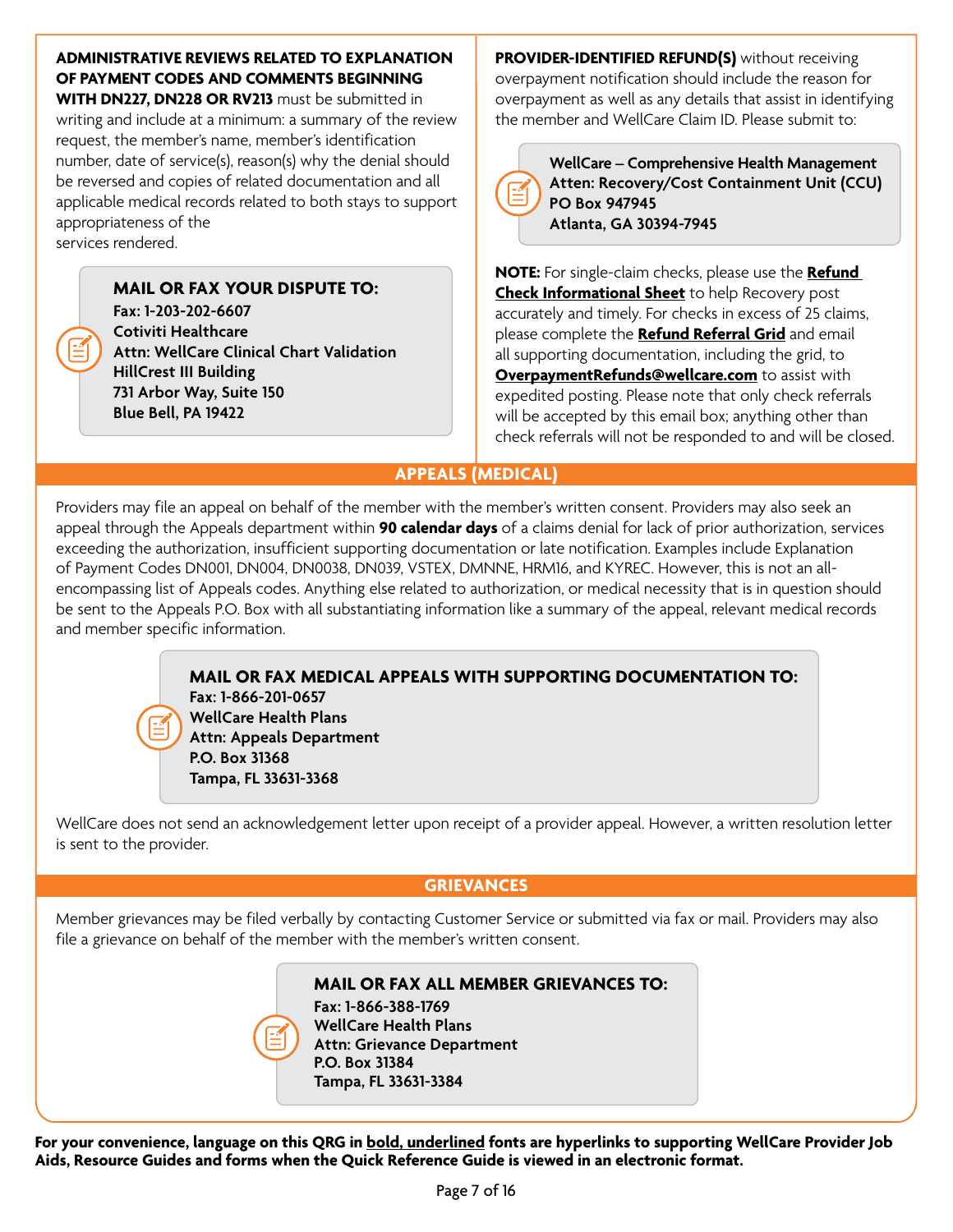### **WELLCARE PARTNERS**

#### **eviCore**

**[eviCore](https://www.evicore.com)** is our in-network vendor for the following programs and clinical criteria can be accessed through the corresponding program links: **[Lab Management](https://www.evicore.com/provider/clinical-guidelines)**. and **[Sleep, Diagnostics](https://www.evicore.com/provider/clinical-guidelines)**.

Contact eviCore for all **authorization-related** submissions for the services listed above rendered in outpatient places of service (including the home setting). Please click on the hyperlinks above for a list of the specific services and related criteria included in the eviCore programs.

Web submissions are faster and if the procedure requested meets clinical criteria, the web provides an immediate approval that can be printed for easy reference. Member eligibility and authorization requests may be submitted via the **[eviCore Provider Web Portal](https://www.evicore.com/provider#login)**. A searchable **[Authorization Lookup and Eligibility Tool](https://carriers.carecorenational.com/Preauthorization/screens/Login.aspx?Action=Eligibility)** is also available online and criteria can be accessed through the program links above.

#### **Urgent Authorizations and Provider Services: 1-888-333-8641**

#### **NIA aka National Imaging Associates**

**[NIA](https://www1.radmd.com/radmd-home.aspx)** (National Imaging Associates) is our in-network vendor for the following programs and clinical criteria can be accessed through the corresponding program links: **[Advanced Radiology](https://www1.radmd.com/solutions.aspx)**, **[Advanced Cardiology](https://www1.radmd.com/solutions.aspx)**, **[Pain Management](https://www1.radmd.com/solutions.aspx)**, **[Physical](https://www.evicore.com/provider/clinical-guidelines)**, **[Occupational](https://www1.radmd.com/solutions.aspx)**, and **[Speech Therapy](https://www1.radmd.com/solutions.aspx)**.

Contact NIA for all **authorization-related** submissions for the services listed above rendered in outpatient places of service (including the home setting\*). Please click on the hyperlinks above for a listing of the specific services and related criteria included in the NIA program. Web submissions are faster and if the procedure requested meets clinical criteria, the web provides and immediate approval that can be printed for easy reference. Member eligibility and authorization requests may be submitted via the **[NIA Provider Web Portal](https://www1.radmd.com/radmd-home.aspx)**. A searchable **[Authorization Lookup tool](https://www1.radmd.com/radmd-home.aspx)** is also available online and criteria can be accessed through the program links above.

#### **Urgent Authorization and Provider Services: 1-866-249-1583**

# **HealthHelp®**

**[HealthHelp](https://portal.healthhelp.com/landing/?p=ED090C587BF7817C)** is our in-network vendor for the following programs and provider resources, The vendor can be accessed through the corresponding program links: **[Radiation Therapy and Medical Oncology](https://portal.healthhelp.com/landing/?p=ED090C587BF7817C)** .

Contact HealthHelp for all **authorization-related** submissions for the services listed above rendered in all outpatient places of service. Please click on the links above for a listing of the specific services and related resources included in the HealthHelp programs.

Member eligibility and authorization request materials may be accessed via the **[HealthHelp Portal](https://portal.healthhelp.com/landing/?p=ED090C587BF7817C)**. A searchable **[Authorization Lookup](https://portal.healthhelp.com/landing/?p=ED090C587BF7817C)** also available online to check the status of your authorization request and criteria can be accessed through the program links above.

#### **Urgent Authorizations and Provider Services: 1-888-210-3736**

| <b>Contracted Networks</b>                                                         |                                                                |                                                                                                      |  |
|------------------------------------------------------------------------------------|----------------------------------------------------------------|------------------------------------------------------------------------------------------------------|--|
| <b>VISION</b>                                                                      | <b>HEARING</b>                                                 | <b>TRANSPORTATION *</b>                                                                              |  |
| <b>Superior Vision</b><br>(Includes FIDE SNP)<br>Provider Services: 1-866-819-4298 | <b>HearUSA</b><br>(Includes FIDE SNP)<br>Phone: 1-800-333-3389 | Phone: 1-888-453-2534 *Please confirm<br>benefit coverage and limitations at<br>member's plan level. |  |
|                                                                                    | <b>Dental Services</b>                                         |                                                                                                      |  |
| IBEBTY BELITAL BLALL                                                               |                                                                |                                                                                                      |  |

#### **LIBERTY DENTAL PLAN**

Dental Provider Services (Liberty Dental Plan): **1-888-352-7924** (Both FIDE SNP/Medicaid)

Fax: **1-800-268-0154**

Email **(Provider Relations Inquiry): [prinquiries@libertydentalplan.com](mailto:prinquiries@libertydentalplan.com)**

**Website Address and Link to Liberty Provider Manual:** 

**<https://www.libertydentalplan.com/Providers/Provider-Resource-Library.aspx>** 

**<https://www.libertydentalplan.com/New-Jersey/LIBERTY-Dental-Plan-of-New-Jersey.aspx>**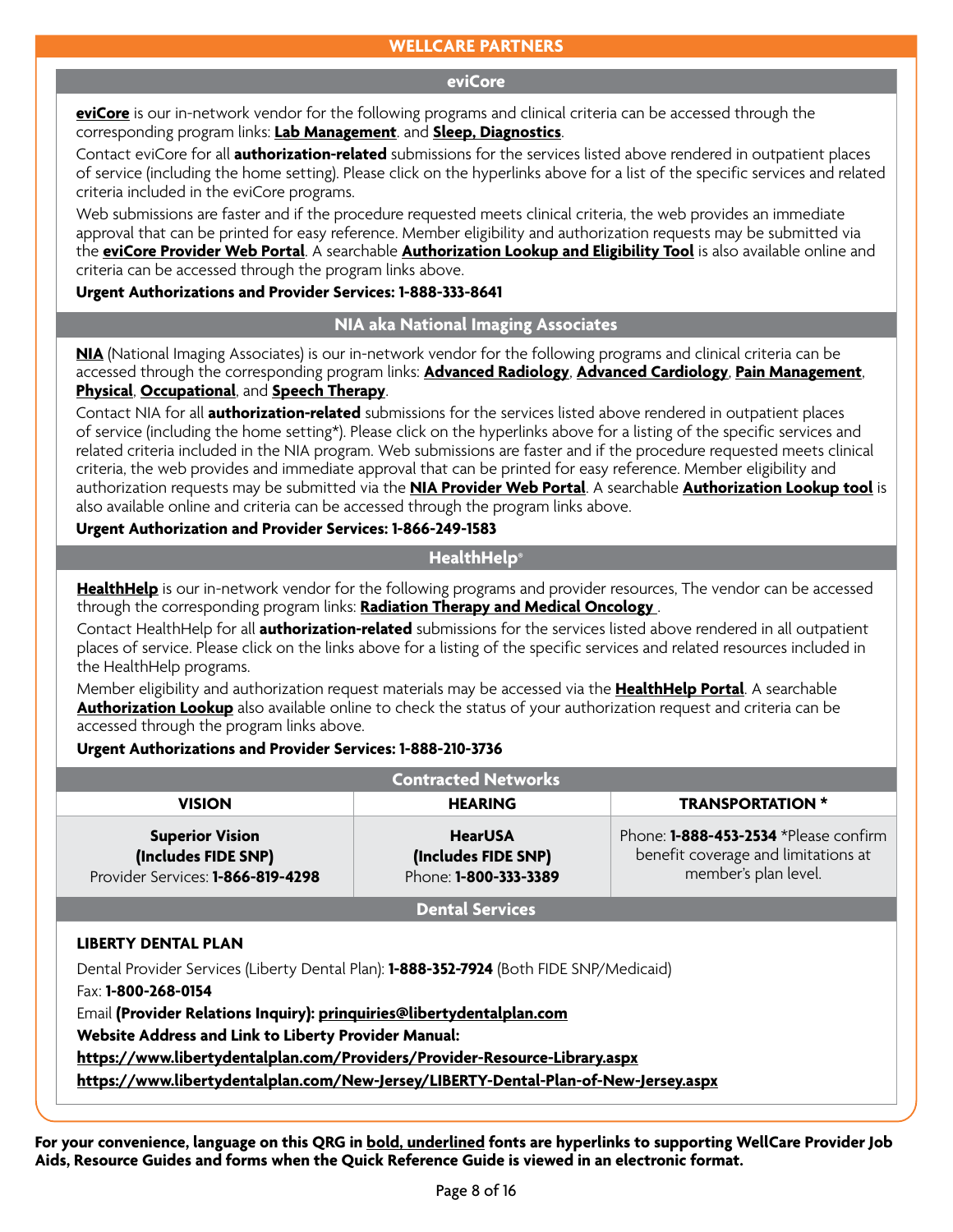**ADDRESS: Liberty Dental Plan PO Box 26110 Santa Ana, CA 92799-6110** 

**PROVIDER PORTAL (I-TRANSACT) [www.libertydentalplan.com](http://www.libertydentalplan.com)** 

**FOR CLAIMS SUBMISSION ADDRESS: Liberty Dental Plan Attn: Claims Department PO Box 401086 Las Vegas, NV 89140** 

# **NJ FAMILYCARE DENTAL SERVICES CLINICAL CRITERIA POLICY/GRID:**

The NJFC program has established a clinical criteria policy for dental services. Please see the link below for a full description of the clinical criteria policy/guidelines and grid. **[https://www.libertydentalplan.com/](https://www.libertydentalplan.com/Providers/Provider-Resource-Library.aspx)  [Providers/Provider-Resource-Library.aspx](https://www.libertydentalplan.com/Providers/Provider-Resource-Library.aspx)** 

# **TREATMENT FOR DENTAL EMERGENCIES (TO INCLUDE ORAL-FACIAL TRAUMA)**

- Claims received for reimbursement are date stamped on arrival.
- Matched with authorizations, logged into system.

# **SUMMARY OF PROCEDURES REGARDING APPROVAL AND/OR CLAIMS PAYMENT FOR OUT OF STATE AND OUT OF NETWORK PROVIDERS**

In order for a claim to be accepted and adjudicated, the claim must be received by Liberty within 90 days after the date of service for contracted providers and within 180 days after the date of service for non-contracted providers. In order for a claim to be considered a "complete claim," it must contain, at a minimum, all the attachments and supplemental information or documentation needed to provide "reasonably relevant information" and "information necessary to determine payer liability" and the following information:

- Provider name and license number
- Provider facility address

• ADA/CDT 9 codes

- Billed charges for each services
- Member name, date of birth, and social security number
- Provider tax ID number or social security number

• Date(s) of service

The "complete claim" may be submitted electronically, via paper, or other agreed upon method. The attachments or supplemental information/documentation needed varies by provider type and service but must provide the minimum information to properly adjudicate the claim and determine payer liability. Although emergency services or out-of-area urgently needed services do not require authorization in order to be considered a "complete claim," the claim must include documentation, including X-rays, that is immediately identifiable as emergent or out-of-area urgent.

# **DENTAL DIRECTORIES:**

The following directories can be found on our website at **[https://www.wellcare.com/en/New-Jersey/Members/](https://www.wellcare.com/en/New-Jersey/Members/Medicaid-Plans/NJ-FamilyCare)  [Medicaid-Plans/NJ-FamilyCare](https://www.wellcare.com/en/New-Jersey/Members/Medicaid-Plans/NJ-FamilyCare)** 

- The NJFC Directory of Dentists Treating Children under the Age of 6
- Directory of Dentists Treating Members with Intellectual and Developmental Disabilities Adults and Children) and listing of all dental providers to include specialists

All providers, including specialists, can be found in our - Find a Provider/Pharmacy tool: **[https://www.wellcare.com/](https://www.wellcare.com/new-jersey/Find-a-Provider?coverage=Medicaid#/Results)  [new-jersey/Find-a-Provider?coverage=Medicaid#/Results](https://www.wellcare.com/new-jersey/Find-a-Provider?coverage=Medicaid#/Results)** 

All the directories are also on our vendor's website at: **[Liberty Dental Plan|Wellcare Find a Dentist](https://client.libertydentalplan.com/wellcare/wellcarenj?_ga=2.228924570.729144425.1637251146-1308814614.1617995113)**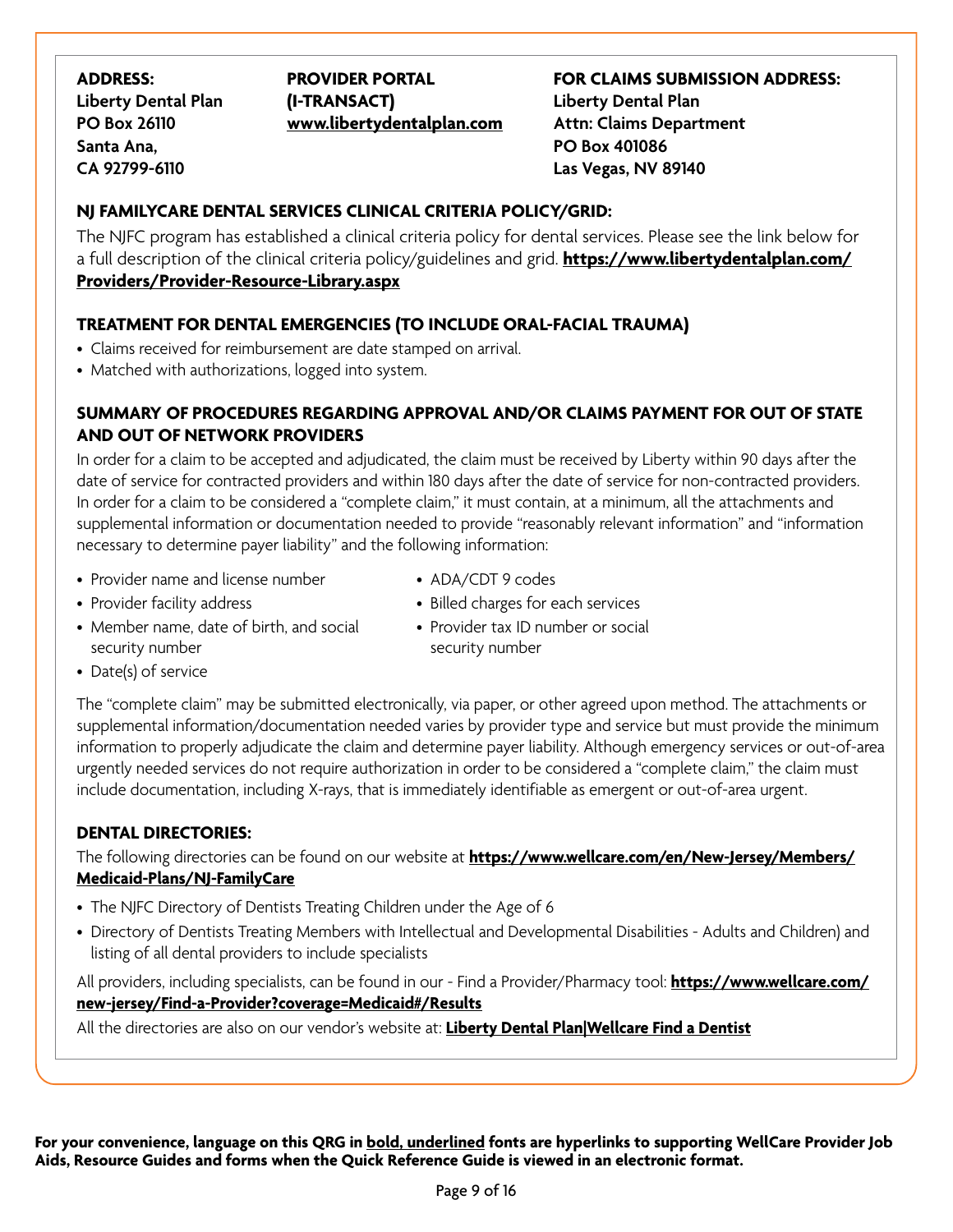# **PHARMACY SERVICES**

| <b>PHARMACY SERVICES:</b>                                       | 1-888-453-2534 |
|-----------------------------------------------------------------|----------------|
| <b>DSNP PHARMACY/DME:</b>                                       | 1-877-706-9509 |
| Including after-hours and weekends (CVS Caremark <sup>®</sup> ) |                |

| <b>Rx BIN</b> | <b>Rx PCN</b>   | <b>Rx GRP</b> |
|---------------|-----------------|---------------|
| 004336        | <b>MCAIDADV</b> | RX8895        |

# **ACARIAHEALTH™**

AcariaHealth is a national comprehensive specialty pharmacy focused on improving care and outcomes for patients living with complex and chronic conditions. AcariaHealth is comprised of dedicated healthcare professionals who work closely with physician's offices, including support with referral and prior authorization processes. This collaboration allows our patients to receive the medicine they need as fast as possible.

Representatives are available from Monday–Thursday, 8 a.m. to 7 p.m., and Friday, 8 a.m. to 6 p.m. ET.

> **AcariaHealth™ Pharmacy #26, Inc. 8715 Henderson Rd., Tampa, FL 33634 Phone: 1-866-458-9246 (TTY 1-855-516-5636) Fax: 1-866-458-9245 Website: [www.acariahealth.com](http://www.acariahealth.com)**

#### \*Effective on or about July 2021

#### **[Mail Services Pharmacy](https://www.caremark.com)  [CVS/Caremark® Mail Service](https://www.caremark.com) 1-866-808-7471**

 **TTY: 1-866-236-1069 Fax: 1-866-892-8194** 

#### **MEDICATION APPEALS: Fax: 1-888-865-6531**

Mail **[medication appeals forms](https://www.wellcare.com/New-Jersey/Providers/Medicaid/Pharmacy)** with supporting documentation to:

> **WellCare Health Plans Attn: Pharmacy Appeals Department P.O. Box 31398 Tampa, FL 33631-3398**

 Medication appeals may also be initiated verbally by contacting Provider Services. Please note that all appeals filed verbally also require a signed, written appeal.

#### **PDL INCLUSIONS:**

To request consideration for inclusion of a drug to WellCare of New Jersey's PDL, providers may submit medical justification to WellCare in writing to:

> **WellCare Health Plans Director of Formulary Services Pharmacy & Therapeutics Committee P.O. Box 31577 Tampa, FL 33631-3577**

#### **COVERAGE DETERMINATION REQUESTS Fax: 1-888-340-9512**  Submit a **[Coverage Determination Request Form](https://www.wellcare.com/New-Jersey/Providers/Medicaid/Forms)** for:

- Drugs not listed on the Preferred Drug List (PDL)
- Drugs listed on the PDL with a prior authorization (PA)
- Duplication of therapy
- Prescriptions that exceed the FDA daily or monthly quantity limits (QL)
- Most self-injectable and infusion drugs (including chemotherapy) administered in a physician's office
- Brand-name drugs when an equivalent generic exists
- Drugs that have a step edit (ST) and the first-line therapy is inappropriate
- Drugs that have an age limit (AL)
- Multi-ingredient compounds exceeding \$300 cost (PA)

# **HealthHelp® manages Medical Oncology. Please see below for HealthHelp Contact Information.**

**[www.wellcare.com/New-Jersey/Providers/Medicaid/](http://www.wellcare.com/New-Jersey/Providers/Medicaid/Pharmacy) [Pharmacy](http://www.wellcare.com/New-Jersey/Providers/Medicaid/Pharmacy)** 

- **[Pharmacy Services overview](http://www.wellcare.com/New-Jersey/Providers/Medicaid/Pharmacy/Coverage-Determination)**
- **[WellCare of New Jersey Preferred Drug List](http://www.wellcare.com/New-Jersey/Providers/Medicaid/Pharmacy/Coverage-Determination)**
- **[Authorization Lookup Tool](https://provider.wellcare.com)**
- \*Note: Includes Pharmacy Medical Requests supplied by Physician.
- **[Participating Pharmacies](https://www.wellcare.com/New-Jersey/Find-a-Provider#/Search)**
- **[Pharmacy Services forms](http://www.wellcare.com/New-Jersey/Providers/Medicaid/Pharmacy/Coverage-Determination)**

#### **FOR HOME INFUSION/ENTERAL SERVICES**

Once Authorization Approval is obtained through WellCare, if required, please contact one of our providers below to initiate Services:

**Coram®** : Phone: **1-800-423-1411** or Fax: **1-866-462-6726 Option Care Health™** Phone: **1-833-466-0358 aka Option Care and BioScrip Infusion Services®: Home Care Services, Inc. (KabaFusion):**  Phone: **1-609-567-2241** or Fax: **1-609-567-0503**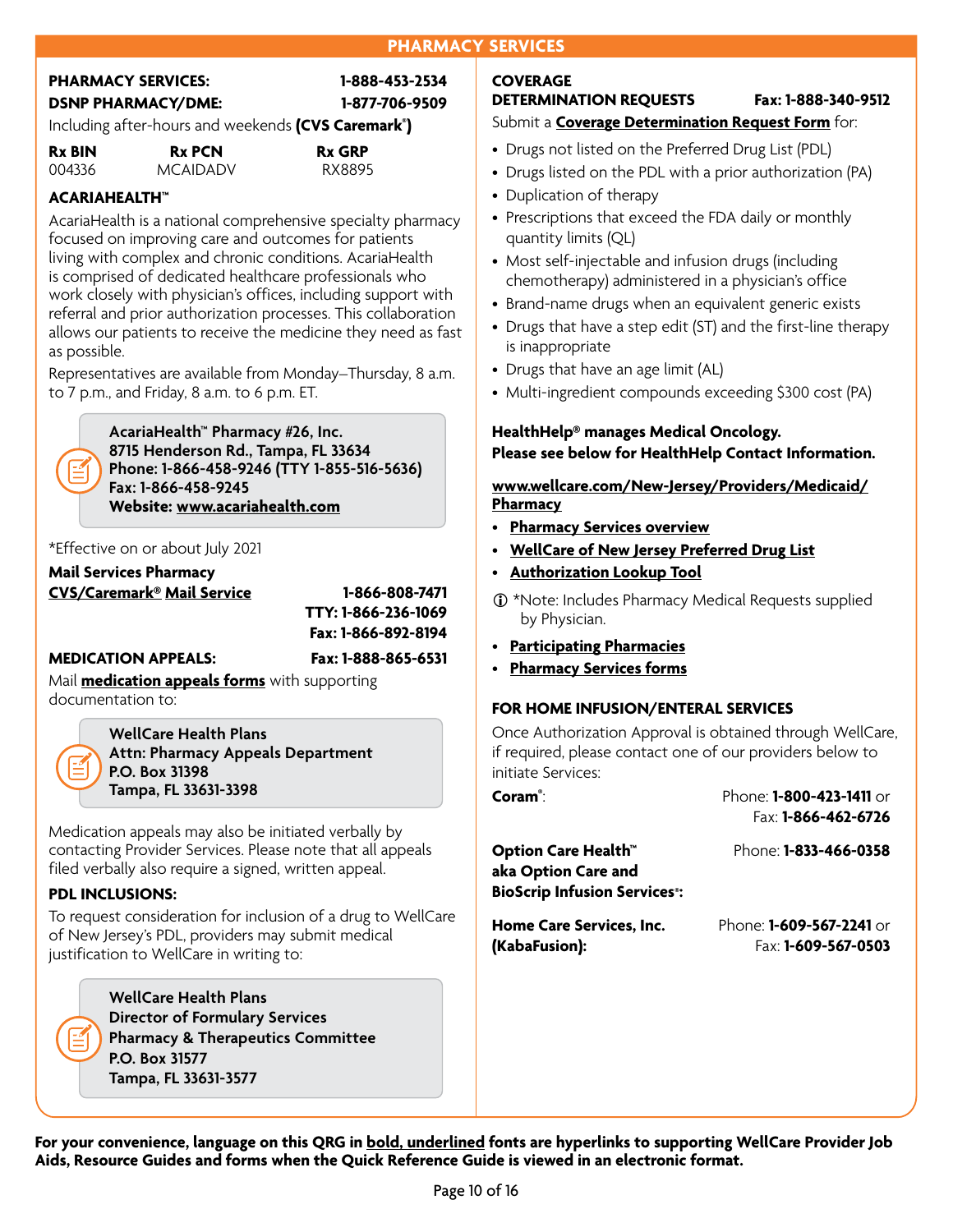# **WELLCARE'S PRIOR AUTHORIZATION (PA) LIST:**

# **For full list of Prior Authorizations requirements access [www.wellcare.com/en/New-Jersey/Providers/Authorization-Lookup](http://www.wellcare.com/en/New-Jersey/Providers/Authorization-Lookup)**

#### **PRIOR AUTHORIZATION (PA) REQUIREMENTS**

This WellCare Prior Authorization list supersedes any lists that have been distributed to our providers. Please ensure that older lists are replaced with this updated version. Authorization changes are denoted by a  $\upbeta$  symbol for easy identification. Requirements that have been edited for clarification only are denoted with a  $\mathbf \Omega$  symbol.

WellCare supports the concept of the PCP as the "medical home" for its members. PCPs may refer members to network specialists when services will be rendered at an office, clinic or free-standing facility. **A written or faxed script to the specialist is required.** The reason for the referral and the name of the specialist must be documented in the medical record. **The specialist must document receipt of the request for a consultation and the reason for the referral in the medical record.** No communication with the plan is necessary. Specialists may not refer members directly to other specialists.

To check the status of a prior authorization (medical, behavioral, pharmacy, dental) or changes to a prior authorization, please call: **Provider Services** at **1-888-453-2534** or visit **[provider.wellcare.com](https://provider.wellcare.com)** 

For information regarding the status of a prior authorization for LTC (PCA, Medical Day Care, PDN, or HCBS), please call **1-855-642-6185**.

# **Urgent Authorization Requests and Admission Notifcations – Call 1-888-453-2534 for Medical, Behavioral, SUD, PCS, MLTSS, Pharmacy**

- **[Web submissions](https://provider.wellcare.com)** are faster, and if the procedure requested meets the clinical criteria, the Web provides an approval that can be printed for easy reference
- Notify the plan of unplanned inpatient hospital admissions within **24 hours** of admission (except normal maternity delivery admissions). Telephone authorizations must be followed by a fax submission of clinical information to **1-855-776-9464** – by the next business day.
- Outpatient authorizations for urgent and time sensitive services may be requested by phone when warranted by the member's condition. Please include **CPT and ICD-10 codes** with your authorization request. Standard authorization requests may be submitted **[online](https://provider.wellcare.com)** or via fax using the numbers listed below if you are unable to access the portal with your secure login at **<https://provider.wellcare.com>**.
- Obtaining authorization does not guarantee payment, but rather only confirms whether a service meets WellCare's determination criteria at the time of the request. WellCare retains the right to review benefit limitations and exclusions, beneficiary eligibility on the date of service, the medical necessity of services, and correct coding and billing practices.

# **BEHAVIORAL HEALTH SERVICES**

# **[WELLCARE SECURE PROVIDER PORTAL](https://provider.wellcare.com)**

For Urgent and Inpatient Hospitalization Authorizations and Provider Services **Phone: 1-888-453-2534**  Please **[log in](https://provider.wellcare.com)** to submit your Outpatient Authorization Requests & Inpatient Clinical only (not Authorization) Submissions. To fax a request, please access our forms **[here](https://www.wellcare.com/en/New-Jersey/Providers/Medicaid/Forms)** 

#### Web-based information: **[www.wellcare.com/New-Jersey/Providers/Medicaid/Behavioral-Health](http://www.wellcare.com/New-Jersey/Providers/Medicaid/Behavioral-Health)**

- Emergency behavioral services do not require prior authorization. **In order to obtain authorization, notification of an Inpatient admission is required on the next business day following admission**.
- Inpatient concurrent review is generally done by telephone, but a fax option is available and the forms and fax numbers can be found **[here](https://www.wellcare.com/en/New-Jersey/Providers/Medicaid/Forms)**. Psychological testing is done telephonically or via fax. All other levels of care requiring authorization including outpatient services can be submitted online.
- For Behavioral Health Crisis call **1-888-453-2534**
- For more information on Authorization Requirements click **[here](https://www.wellcare.com/New-Jersey/Providers/Medicaid/Behavioral-Health)** and select the **"Prior Authorization Grid"** PDF under **Helpful Documents**
- Please submit your request for more sessions at least two weeks prior to the completion of the current authorized session(s). Behavioral Health Services are performed by WellCare network providers.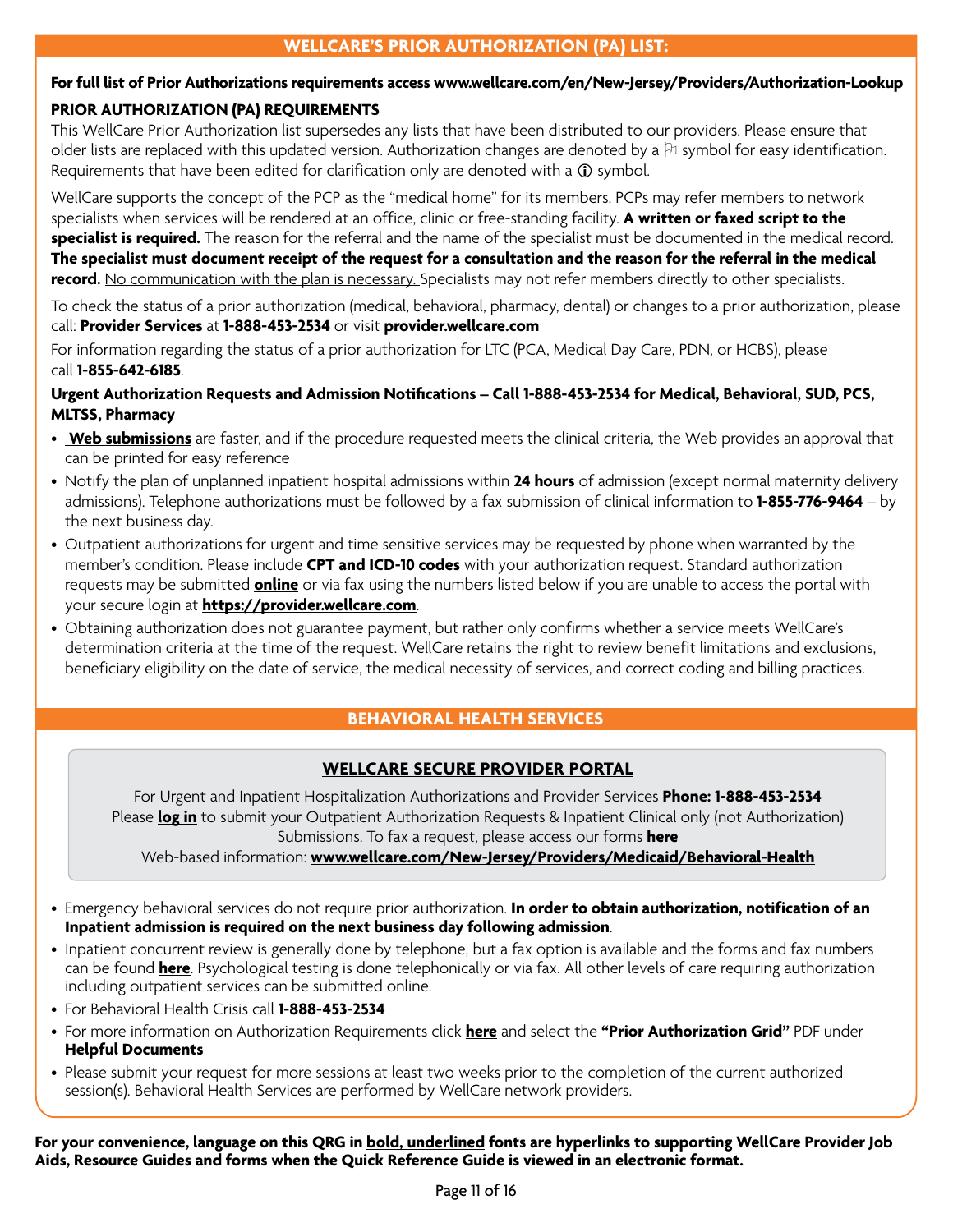| <b>Procedures and Services</b>                                 | <b>Authorization Required</b> | <b>Comments</b>                                                                                                                                                                                                       |
|----------------------------------------------------------------|-------------------------------|-----------------------------------------------------------------------------------------------------------------------------------------------------------------------------------------------------------------------|
| <b>Emergency Behavioral</b><br><b>Health Services</b>          | <b>No</b>                     |                                                                                                                                                                                                                       |
| Non-contracted (non-participating)<br><b>Provider Services</b> | <b>Yes</b>                    | All services from non-participating providers<br>require authorization.                                                                                                                                               |
| <b>Behavioral Services</b>                                     | <b>See Comments</b>           | The list of authorizations on the Quick<br>Reference Guide is not the complete list.<br>Please refer to the Prior Authorization Grid<br>under Helpful Documents for a complete list<br>of authorization requirements. |

# **EMERGENCY SERVICES**

| <b>Procedures and Services</b>              | <b>Authorization Required</b> | <b>Comments</b> |
|---------------------------------------------|-------------------------------|-----------------|
| <b>Emergency Behavioral Health Services</b> | No                            |                 |
| <b>Emergency Care Services</b>              | No                            |                 |
| <b>Emergency Transportation Services</b>    | <b>No</b>                     |                 |
| <b>Urgent Care Services</b>                 | No                            |                 |

# **INPATIENT SERVICES & DISCHARGE PLANNING**

#### **[WELLCARE SECURE PROVIDER PORTAL](https://provider.wellcare.com)**

Please **[log in](http://provider.wellcare.com)** to submit your Outpatient Authorization Requests & Inpatient Hospitalization Clinical only (not Authorization) Submissions. For non-participating providers please use our form **[here](https://www.wellcare.com/en/New-Jersey/Providers/Medicaid/Forms)**  Discharge planning requests for Home Health and DME should be submitted separately using one of the methods outlined above.

| <b>Procedures and Services</b>                      | <b>Authorization Required</b> | <b>Comments</b>                                                                                                                                                                                        |
|-----------------------------------------------------|-------------------------------|--------------------------------------------------------------------------------------------------------------------------------------------------------------------------------------------------------|
| <b>Elective Inpatient Procedures</b>                | <b>Yes</b>                    | Clinical updates required for continued<br>length of stay.                                                                                                                                             |
| <b>Inpatient Admissions</b>                         | <b>Yes</b>                    | Clinical updates required for continued<br>length of stay. *Excludes Normal<br>Newborn Deliveries                                                                                                      |
| Long Term Acute Care Hospital<br>(LTACH) Admissions | <b>Yes</b>                    | Clinical updates required for continued<br>length of stay.                                                                                                                                             |
| <b>NICU/Sick Baby Admissions</b>                    | <b>Yes</b>                    | Notification to the plan is required within<br>24 hours following admission.<br>Contact ProgenyHealth at fax<br>1-844-395-0842 to submit clinical updates<br>for initial and continued length of stay. |
| <b>Normal Newborn Deliveries</b>                    | <b>No</b>                     |                                                                                                                                                                                                        |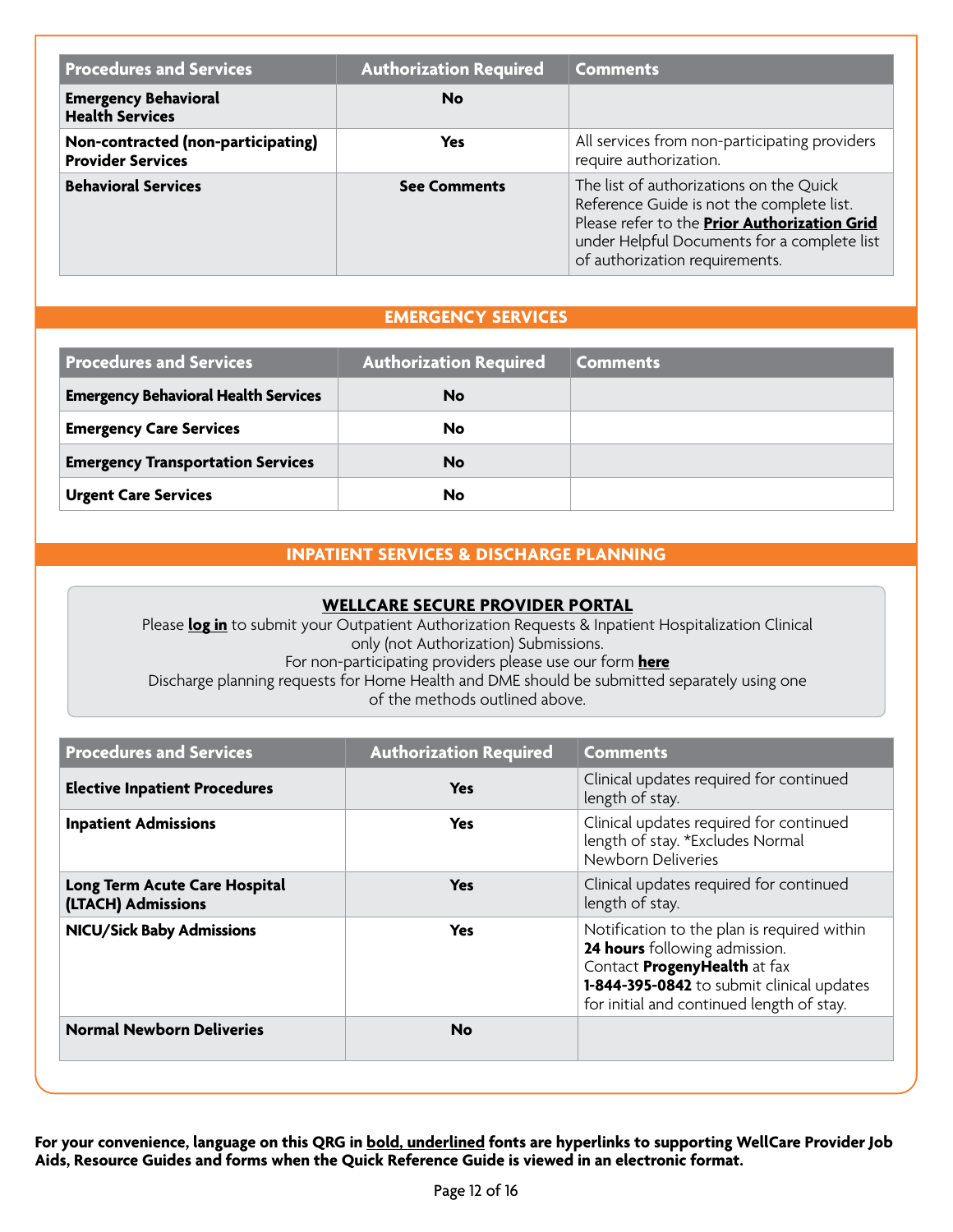| <b>Procedures and Services</b>             | <b>Authorization Required</b> | <b>Comments</b>                                                                                                                                                                                                  |
|--------------------------------------------|-------------------------------|------------------------------------------------------------------------------------------------------------------------------------------------------------------------------------------------------------------|
| Observations (22)*                         | <b>See Comments</b>           | <b>O</b> Elective procedures that convert to an<br>Observation stay are subject to Outpatient<br>authorization requirements.<br><b>Authorization Lookup Tool</b>                                                 |
|                                            |                               | Services performed during an urgent<br>or emergent Observation stay, such as<br>Advanced Radiology or Cardiology, do not<br>require authorization.<br>Clinical updates required for continued<br>length of stay. |
| <b>Rehabilitation Facility Admissions</b>  | <b>Yes</b>                    | Clinical updates required for continued<br>length of stay.                                                                                                                                                       |
| <b>Skilled Nursing Facility Admissions</b> | Yes                           | Clinical updates required for continued<br>length of stay.                                                                                                                                                       |

# **OUTPATIENT SERVICES & DISCHARGE PLANNING**

#### **[WELLCARE SECURE PROVIDER PORTAL](https://provider.wellcare.com)**

#### **MLTSS members:** All Outpatient services Fax: **1-855-573-2346**

**Non MLTSS members:** Please **[log in](http://provider.wellcare.com)** to submit your Outpatient Authorization Requests & Inpatient Hospitalization Clinical only (not Authorization) Submissions. For non-participating providers please use our form **[here](https://www.wellcare.com/en/New-Jersey/Providers/Medicaid/Forms)** 

#### Pharmacy Medical Requests Fax: **1-888-481-7703**

Discharge planning requests for Home Health and DME should be submitted separately using one of the methods outlined above.

| <b>Procedures and Services</b>                                                                                                                          | <b>Authorization Required</b> | <b>Comments</b>                                                                                                                                                                                                                                      |
|---------------------------------------------------------------------------------------------------------------------------------------------------------|-------------------------------|------------------------------------------------------------------------------------------------------------------------------------------------------------------------------------------------------------------------------------------------------|
| <b>Select Outpatient Procedures</b>                                                                                                                     | <b>Yes - See Comments</b>     | Please refer to the <b>Authorization Lookup</b><br><b>Tool</b> for prior authorization requirements.                                                                                                                                                 |
| <b>Advanced Radiology Services: CT,</b><br>CTA, MRA, MRI, Nuclear<br>Cardiology, Nuclear Medicine, PET &<br><b>SPECT Scan</b>                           | <b>Yes - See Comments</b>     | <b>Contact National Imaging Associates for</b><br>authorization:<br><b>National Imaging Associates Provider</b><br><b>Web Portal</b><br>Phone: <b>1-866-249-1585</b><br><b>Advanced Radiology Program Criteria</b><br><b>Radiology Request Forms</b> |
| <b>Cardiology Services: Cardiac Imaging,</b><br><b>Cardiac Catheterization, Diagnostic</b><br><b>Cardiac Procedures and Echo</b><br><b>Stress Tests</b> | <b>Yes - See Comments</b>     | <b>Contact National Imaging Associates</b><br>for authorization:<br><b>National Imaging Associates Provider</b><br><b>Web Portal</b><br>Phone: 1-866-249-1585<br><b>Cardiology Program Criteria</b><br><b>Cardiology Worksheets</b>                  |
| <b>Dialysis and End Stage Renal</b><br><b>Disease Services</b>                                                                                          | <b>No</b>                     |                                                                                                                                                                                                                                                      |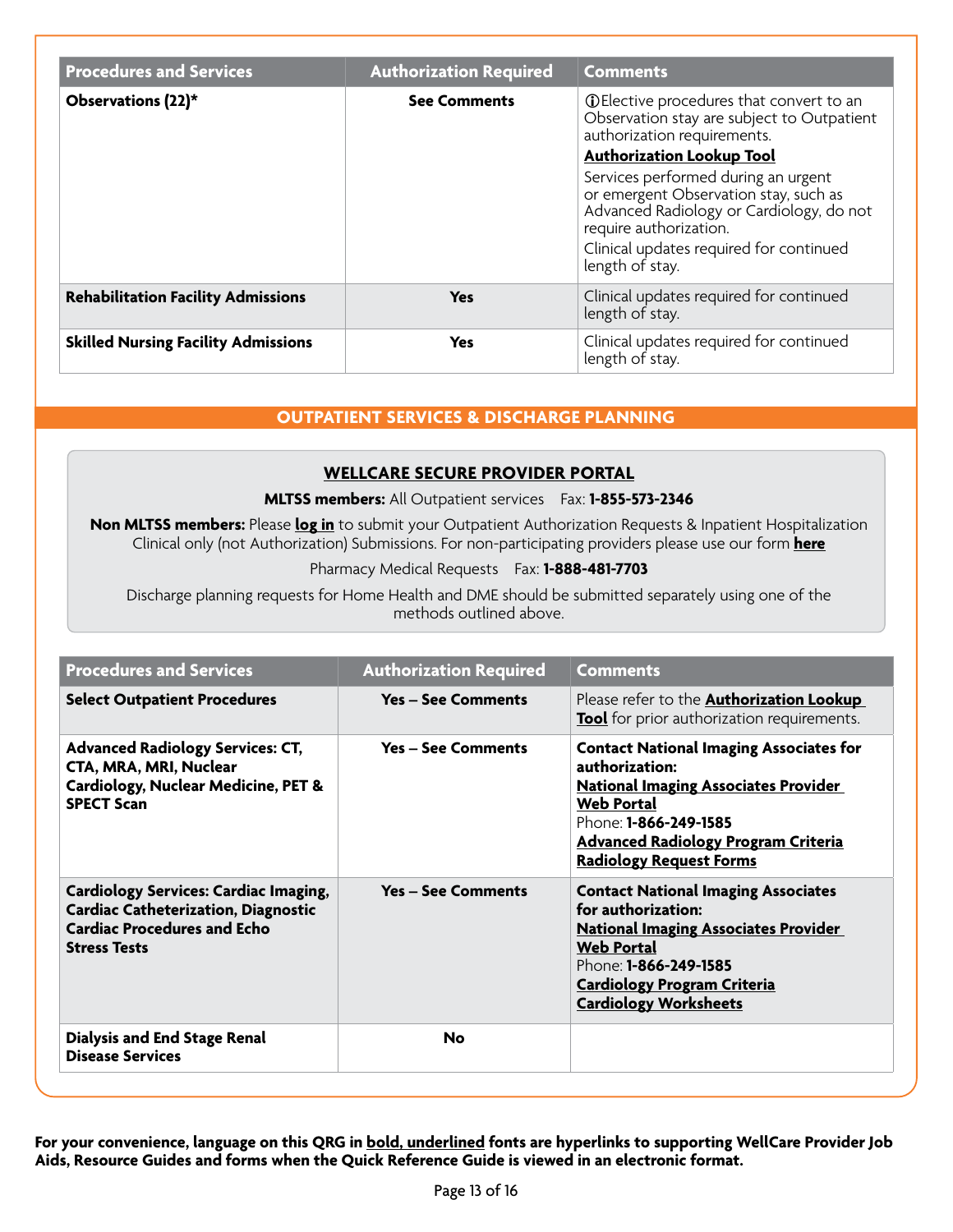| <b>Procedures and Services</b>                                                                | <b>Authorization Required</b> | <b>Comments</b>                                                                                                                                                                                                                                                                                                                                                                                                         |
|-----------------------------------------------------------------------------------------------|-------------------------------|-------------------------------------------------------------------------------------------------------------------------------------------------------------------------------------------------------------------------------------------------------------------------------------------------------------------------------------------------------------------------------------------------------------------------|
| <b>Durable Medical Equipment</b><br>purchases and rentals                                     | <b>Yes - See Comments</b>     | All DME rentals require authorization. DME<br>purchase items reimbursed at OR below \$500<br>per line item do NOT require authorization.<br>DME contact: Darlene Yard, Durable Medical<br>Equipment Coordinator, 1-973-848-3076 or<br>darlene.yard@wellcare.com<br>*For Home Infusion/Enteral Services please<br>refer to the Pharmacy Section above for<br>the preferred provider if the authorization<br>is required. |
| <b>Home and Community Based</b><br><b>Services - Benefit for MLTSS</b><br><b>Members Only</b> | <b>Yes</b>                    |                                                                                                                                                                                                                                                                                                                                                                                                                         |
| <b>Hospice Care Services</b>                                                                  | <b>Yes</b>                    |                                                                                                                                                                                                                                                                                                                                                                                                                         |
| <b>Investigational &amp; Experimental</b><br><b>Procedures and Treatment</b>                  | <b>Yes - See Comments</b>     | Refer to <b>Clinical Coverage Guidelines</b>                                                                                                                                                                                                                                                                                                                                                                            |
| <b>Laboratory Management</b><br>(Certain Molecular and Genetic Tests)                         | <b>Yes - See Comments</b>     | <b>Contact eviCore for authorization:</b><br>eviCore Provider Web Portal<br>Phone Number: 1-888-333-8641<br><b>WellCare Lab Management Criteria</b><br><b>Molecular and Genetic Testing Quick</b><br><b>Reference Guide</b>                                                                                                                                                                                             |
| <b>Medical Oncology Services</b>                                                              | <b>Yes - See Comments</b>     | <b>Contact National Imaging Associates for</b><br>authorization: National Imaging Associates<br><b>Provider Web Portal</b><br>Phone: 1-866-249-1585<br><b>Medical Oncology Program Services</b>                                                                                                                                                                                                                         |
| Non-contracted (nonparticipating)<br><b>Provider Services</b>                                 | <b>Yes</b>                    | All services from nonparticipating providers<br>require authorization.                                                                                                                                                                                                                                                                                                                                                  |
| <b>Orthotics and Prosthetics</b>                                                              | Yes - See Comments            | Purchase items reimbursed at OR below \$500<br>per line item do NOT require authorization.                                                                                                                                                                                                                                                                                                                              |
| <b>Pain Management Treatment</b>                                                              | <b>Yes - See Comments</b>     | <b>Contact National Imaging Associates for</b><br>authorization: National Imaging Associates<br><b>Provider Web Portal</b><br>Phone: 1-866-249-1585<br>Pain Management Program Criteria<br><b>Musculoskeletal Management Request Forms</b>                                                                                                                                                                              |
| <b>Physical and Occupational Therapy</b><br>(including home-based therapy)                    | <b>Yes - See Comments</b>     | <b>Contact National Imaging Associates for</b><br>authorization: National Imaging Associates<br><b>Provider Web Portal</b><br>Phone: 1-866-249-1585<br><b>Physical and Occupational Therapy Criteria</b><br><b>PT/OT Worksheets</b>                                                                                                                                                                                     |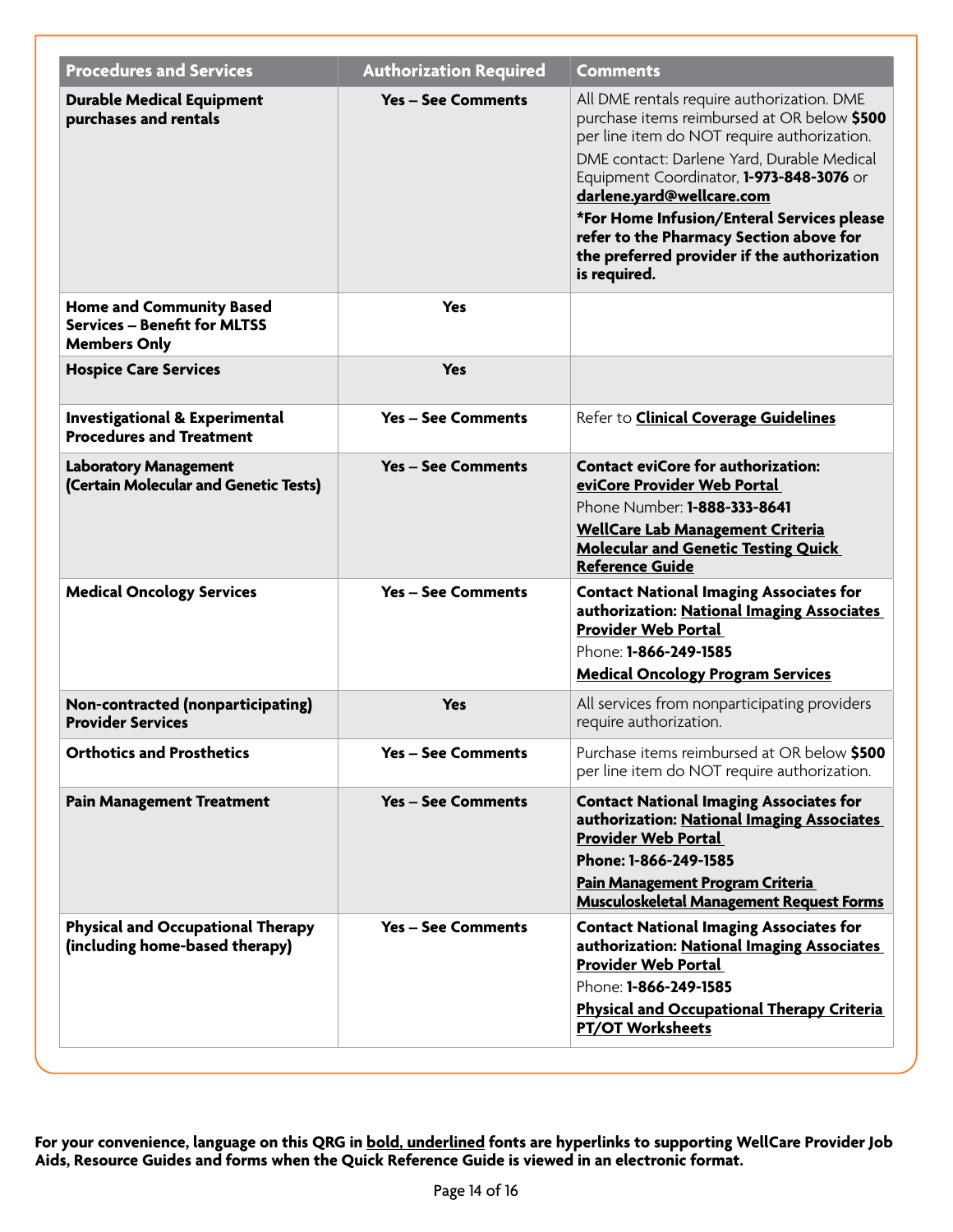| <b>Procedures and Services</b>                                                | <b>Authorization Required</b> | <b>Comments</b>                                                                                                                                                                                                                                              |
|-------------------------------------------------------------------------------|-------------------------------|--------------------------------------------------------------------------------------------------------------------------------------------------------------------------------------------------------------------------------------------------------------|
| <b>Radiation Therapy Management</b>                                           | <b>Yes - See Comments</b>     | <b>Contact National Imaging Associates for</b><br>authorization: National Imaging Associates<br><b>Provider Web Portal</b><br>Phone: 1-866-249-1585<br><b>Radiation Therapy Management</b><br><b>Program Criteria</b><br><b>Radiation Therapy Worksheets</b> |
| <b>Radiation Therapy Management</b>                                           | <b>Yes - See Comments</b>     | <b>Contact HealthHelp for authorization:</b><br><b>HealthHelp Portal</b><br>Phone Number: <b>1-888-210-3736</b><br><b>Radiation Therapy Management</b><br><b>Program Resources</b>                                                                           |
| Sleep Diagnostics (11, 12, 22 & 49)*                                          | <b>Yes - See Comments</b>     | <b>Contact eviCore for authorization:</b><br>eviCore Provider Web Portal<br>Phone Number: <b>1-888-333-8641</b><br><b>Sleep Diagnostics Program Criteria</b><br><b>Sleep Management Worksheets</b>                                                           |
| <b>Speech Therapy</b>                                                         | Yes                           | <b>Contact National Imaging Associates for</b><br>authorization: National Imaging Associates<br><b>Provider Web Portal</b><br>Phone: <b>1-866-249-1585</b>                                                                                                   |
| <b>Transportation (Nonmedical) -</b><br><b>Benefit for MLTSS Members Only</b> | <b>Yes</b>                    |                                                                                                                                                                                                                                                              |

#### **PERSONAL CARE SERVICES**

#### **[WELLCARE SECURE PROVIDER PORTAL](https://provider.wellcare.com)**

Personal Care Service Requests Fax **1-855-573-2346**  For any Electronic Visit Verfication (EVV)-related question or support, please email HHAeXchange at **[NJsupport@hhaexchange.com](mailto:NJsupport@hhaexchange.com)** 

| <b>Procedures and Services</b>  | Authorization Required Comments |  |
|---------------------------------|---------------------------------|--|
| <b>Personal Care Assistants</b> | Yes                             |  |
| <b>Medical Day Care</b>         | Yes                             |  |

#### **TRANSPLANT SERVICES**

#### **[WELLCARE SECURE PROVIDER PORTAL](https://provider.wellcare.com)**

Please **[log in](http://provider.wellcare.com)** to submit your Outpatient Authorization Requests & Inpatient Hospitalization Clinical only (not Authorization) Submissions. For non-participating providers please use our form **[here](https://www.wellcare.com/en/New-Jersey/Providers/Medicaid/Forms)** 

| <b>Procedures and Services</b> | Authorization Required Comments |                                                                                     |
|--------------------------------|---------------------------------|-------------------------------------------------------------------------------------|
| <b>Transplant Services</b>     | Yes                             | Please submit clinical records for prior<br>authorization for all transplant phases |